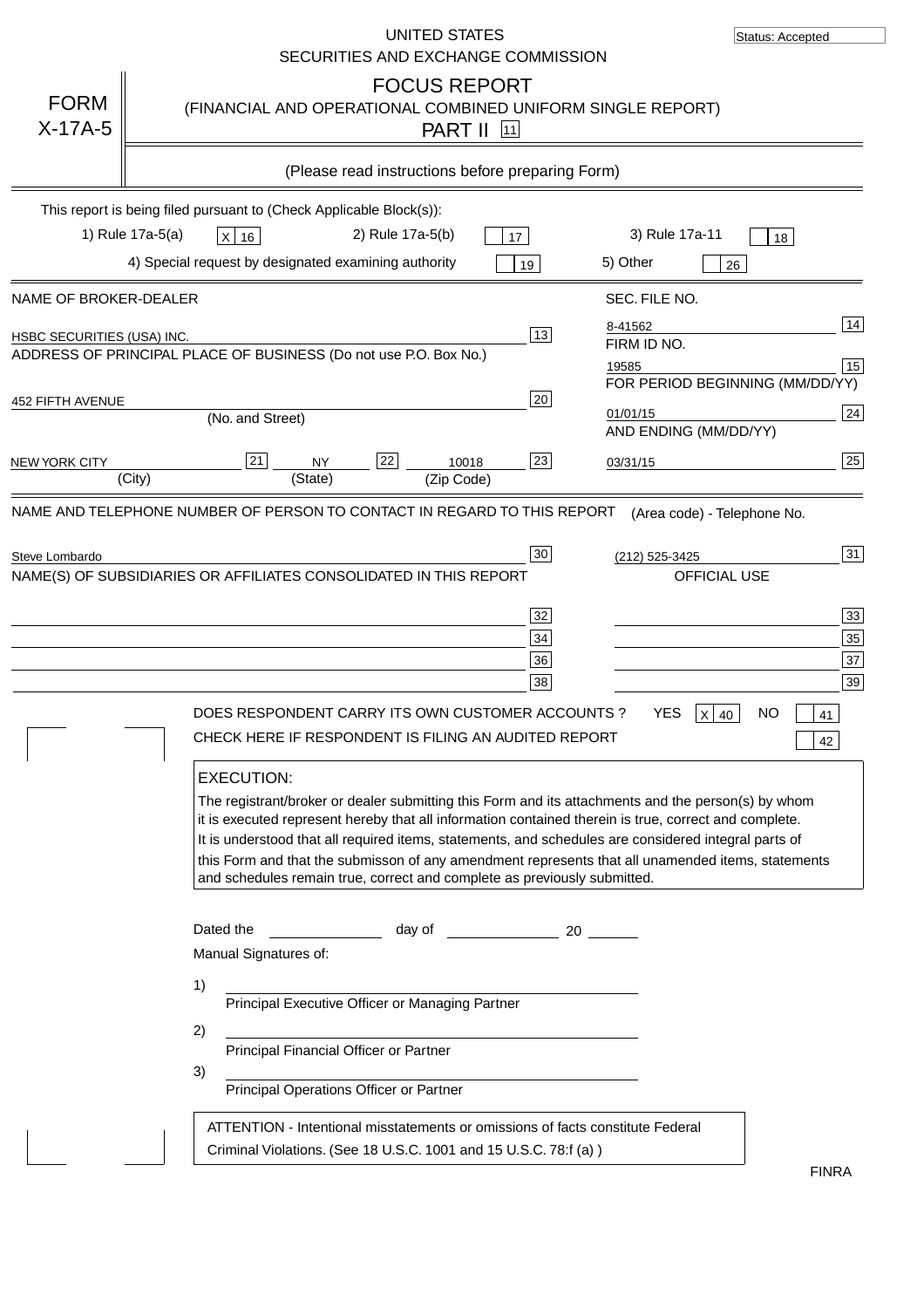Status: Accepted

SUPPLEMENT TO FINANCIAL AND OPERATIONAL COMBINED UNIFORM SINGLE REPORT PART II

#### BROKER OR DEALER

HSBC SECURITIES (USA) INC.

03/31/15

as of

# STATEMENT OF SEGREGATION REQUIREMENTS AND FUNDS IN SEGREGATION FOR CUSTOMERS TRADING ON U.S. COMMODITY EXCHANGES

| SEGREGATION REQUIREMENTS (Section 4d(2) of the CEAct)                                       |                    |                      |  |
|---------------------------------------------------------------------------------------------|--------------------|----------------------|--|
| 1. Net ledger balance                                                                       |                    |                      |  |
| A. Cash                                                                                     | \$                 | 239,448,942 7010     |  |
| B. Securities (at market)                                                                   |                    | 642,368,577 7020     |  |
| 2. Net unrealized profit (loss) in open futures contracts traded on a contract market       |                    | 32,238,878 7030      |  |
| 3. Exchange traded options                                                                  |                    |                      |  |
| A. Add market value of open option contracts purchased on a contract market                 |                    | 99,791,521 7032      |  |
| B. Deduct market value of open option contracts granted (sold) on a contract market         |                    | 8,646,224) 7033      |  |
| 4. Net equity (deficit) (add lines 1, 2, and 3)                                             |                    | 1,005,201,694 7040   |  |
| 5. Accounts liquidating to a deficit and accounts with debit balances                       |                    |                      |  |
| - gross amount                                                                              | 7045<br>10,348,642 |                      |  |
|                                                                                             |                    |                      |  |
| Less: amount offset by customer owned securities                                            | 10,348,642) 7047   | 7050                 |  |
| 6. Amount required to be segregated (add lines 4 and 5)                                     | \$                 | 1,005,201,694 7060   |  |
| <u>FUNDS IN SEGREGATED ACCOUNTS</u>                                                         |                    |                      |  |
| 7. Deposited in segregated funds bank accounts                                              |                    |                      |  |
| A. Cash                                                                                     |                    | 16,880,882 7070      |  |
| B. Securities representing investments of customers' funds (at market)                      |                    | 7080<br>0            |  |
| C. Securities held for particular customers or option customers in lieu of cash (at market) |                    | 7090<br>183,256,214  |  |
| 8. Margins on deposit with derivatives clearing organizations of contract markets           |                    |                      |  |
| A. Cash                                                                                     | \$                 | 245,285,750 7100     |  |
| B. Securities representing investments of customers' funds (at market)                      |                    | 104,232,194 7110     |  |
| C. Securities held for particular customers or option customers in lieu of cash (at market) |                    | 459,112,362 7120     |  |
| 9. Net settlement from (to) derivatives clearing organizations of contract markets          |                    | 7130<br>(35,699,859) |  |
| 10. Exchange traded options                                                                 |                    |                      |  |
| A. Value of open long option contracts                                                      |                    | 99,791,521 7132      |  |
| B. Value of open short option contracts                                                     |                    | 8,646,224 7133       |  |
| 11. Net equities with other FCMs                                                            |                    |                      |  |
| A. Net liquidating equity                                                                   |                    | 7140<br>32,128,949   |  |
| B. Securities representing investments of customers' funds (at market)                      |                    | 7160                 |  |
| C. Securities held for particular customers or option customers in lieu of cash (at market) |                    | 7170                 |  |
| 12. Segregated funds on hand (describe:                                                     |                    | $0$ 7150             |  |
| 13. Total amount in segregation (add lines 7 through 12)                                    |                    | 1,096,341,789 7180   |  |
| 14. Excess (deficiency) funds in segregation (subtract line 6 from line 13)                 | \$                 | 91,140,095 7190      |  |
| 15. Management Target Amount for Excess funds in segregation                                | \$                 | 50,000,000 7194      |  |
| 16. Excess (deficiency) funds in segregation over (under) Management Target Amount Excess   | \$                 | 41,140,095 7198      |  |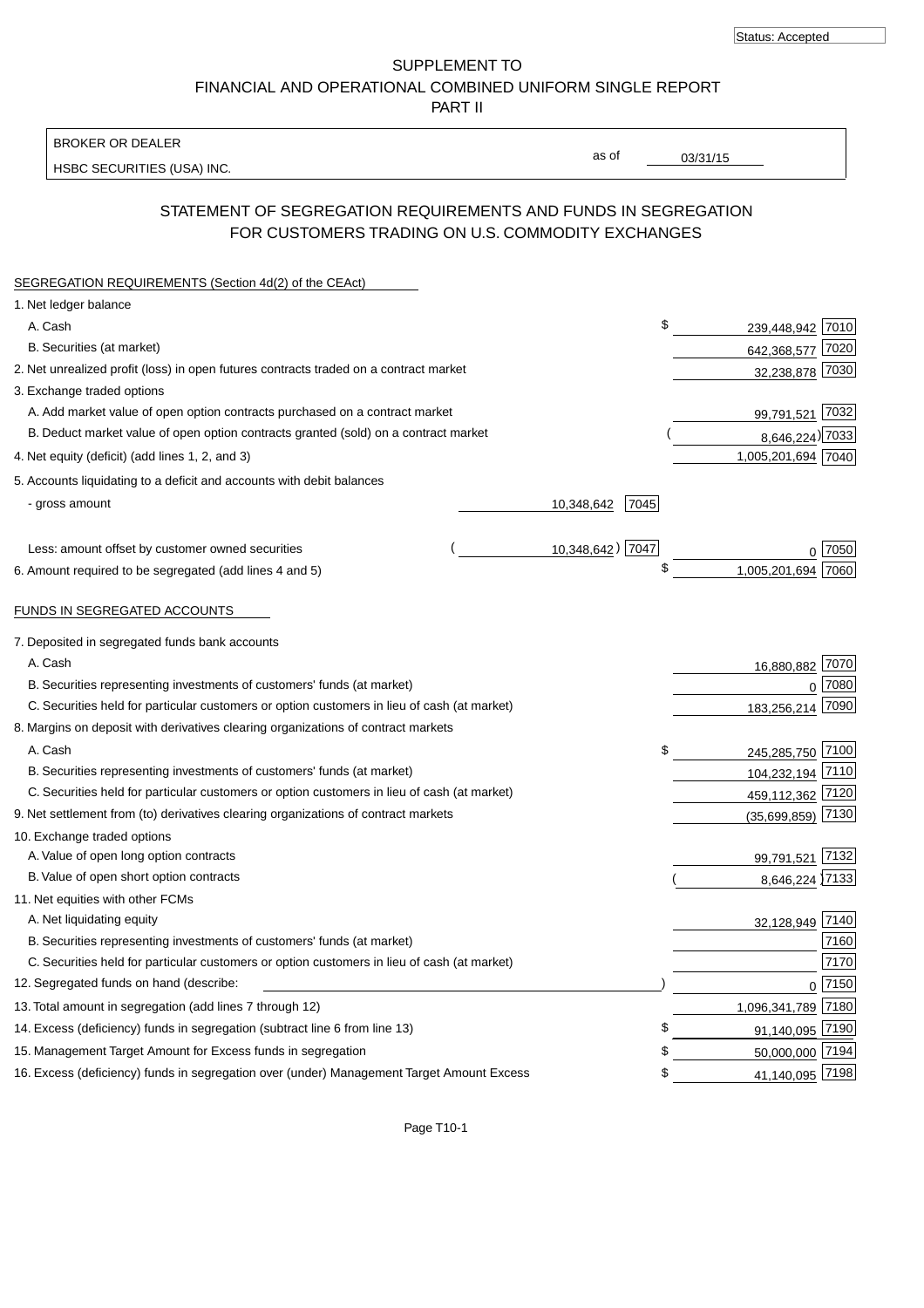SUPPLEMENT TO

FINANCIAL AND OPERATIONAL COMBINED UNIFORM SINGLE REPORT

PART II

| BROKER OR DEALER<br>as of                                      |  |
|----------------------------------------------------------------|--|
| 03/31/15<br>HSBC SECURITIES (USA) INC.                         |  |
|                                                                |  |
| STATEMENT OF SEGREGATION REQUIREMENTS AND FUNDS IN SEGREGATION |  |
| FOR CUSTOMERS' DEALER OPTIONS ACCOUNTS                         |  |

| 1. Amount required to be segregated in accordance |           |        |
|---------------------------------------------------|-----------|--------|
| with Commission regulation 32.6                   | \$        | 7200   |
| 2. Funds in segregated accounts                   |           |        |
| A. Cash                                           | $0$  7210 |        |
| B. Securities (at market)                         | $0$ 7220  |        |
| C. Total                                          |           | 7230   |
| 3. Excess (deficiency) funds in segregation       |           |        |
| (subtract line 2.C from line 1)                   |           | 0 7240 |
|                                                   |           |        |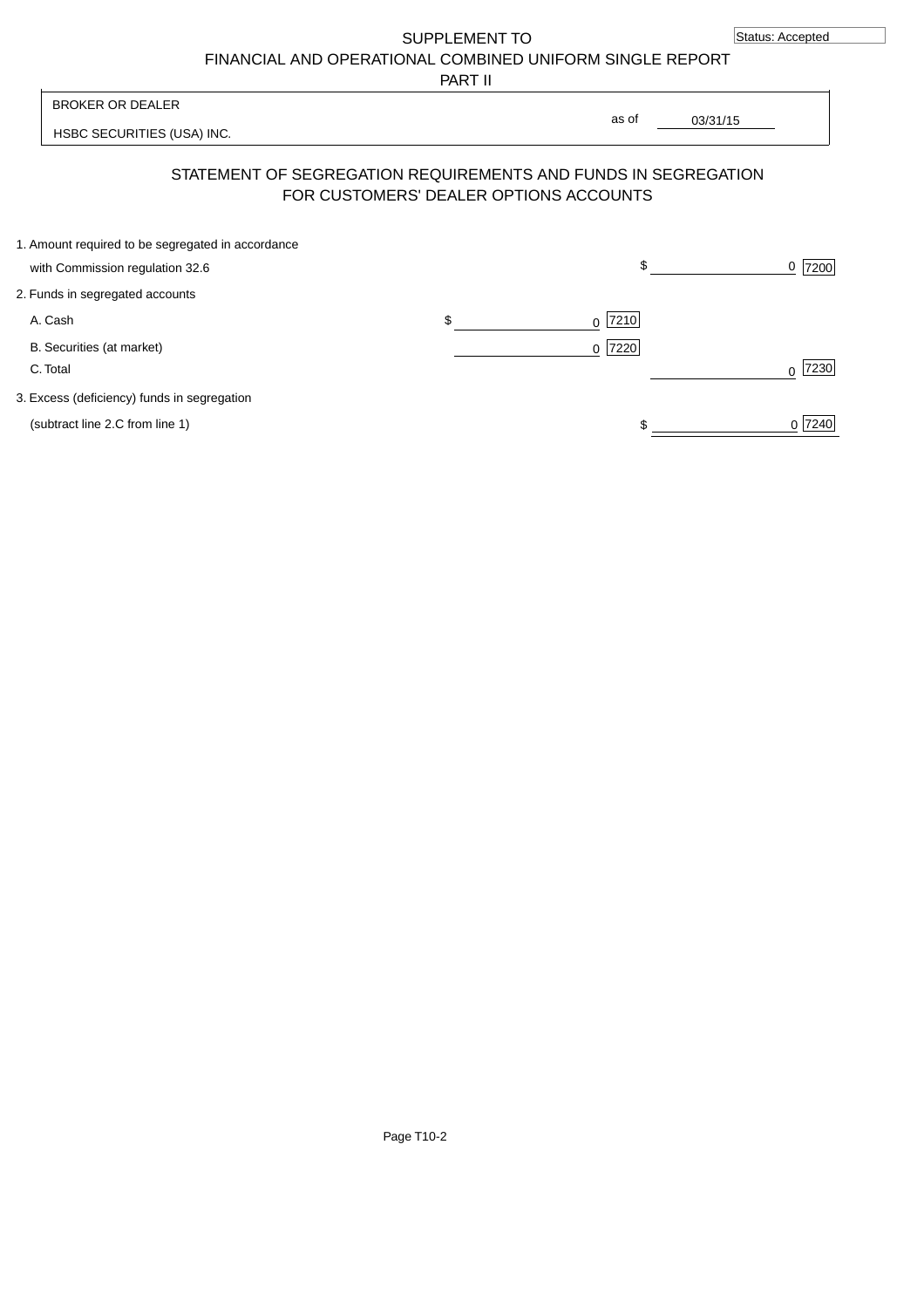Status: Accepted

SUPPLEMENT TO FINANCIAL AND OPERATIONAL COMBINED UNIFORM SINGLE REPORT

PART II

| BROKER OR DEALER           |       |          |
|----------------------------|-------|----------|
|                            | as of | 03/31/15 |
| HSBC SECURITIES (USA) INC. |       |          |

### STATEMENT OF SECURED AMOUNTS AND FUNDS HELD IN SEPARATE ACCOUNTS PURSUANT TO COMMISSION REGULATION 30.7

#### FOREIGN FUTURES AND FOREIGN OPTIONS SECURED AMOUNTS

| \$<br>0           | 7305 |
|-------------------|------|
|                   |      |
| \$<br>122,790,358 | 7315 |
| 19,678,797        | 7317 |
| 7,391,585         | 7325 |
|                   |      |
| 0                 | 7335 |
| <sup>0</sup>      | 7337 |
| \$<br>149,860,740 | 7345 |
|                   |      |
|                   |      |
| 276,749           | 7354 |
| \$<br>150,137,489 | 7355 |
| \$<br>150,137,489 | 7360 |
| 1,356,152) 7352   |      |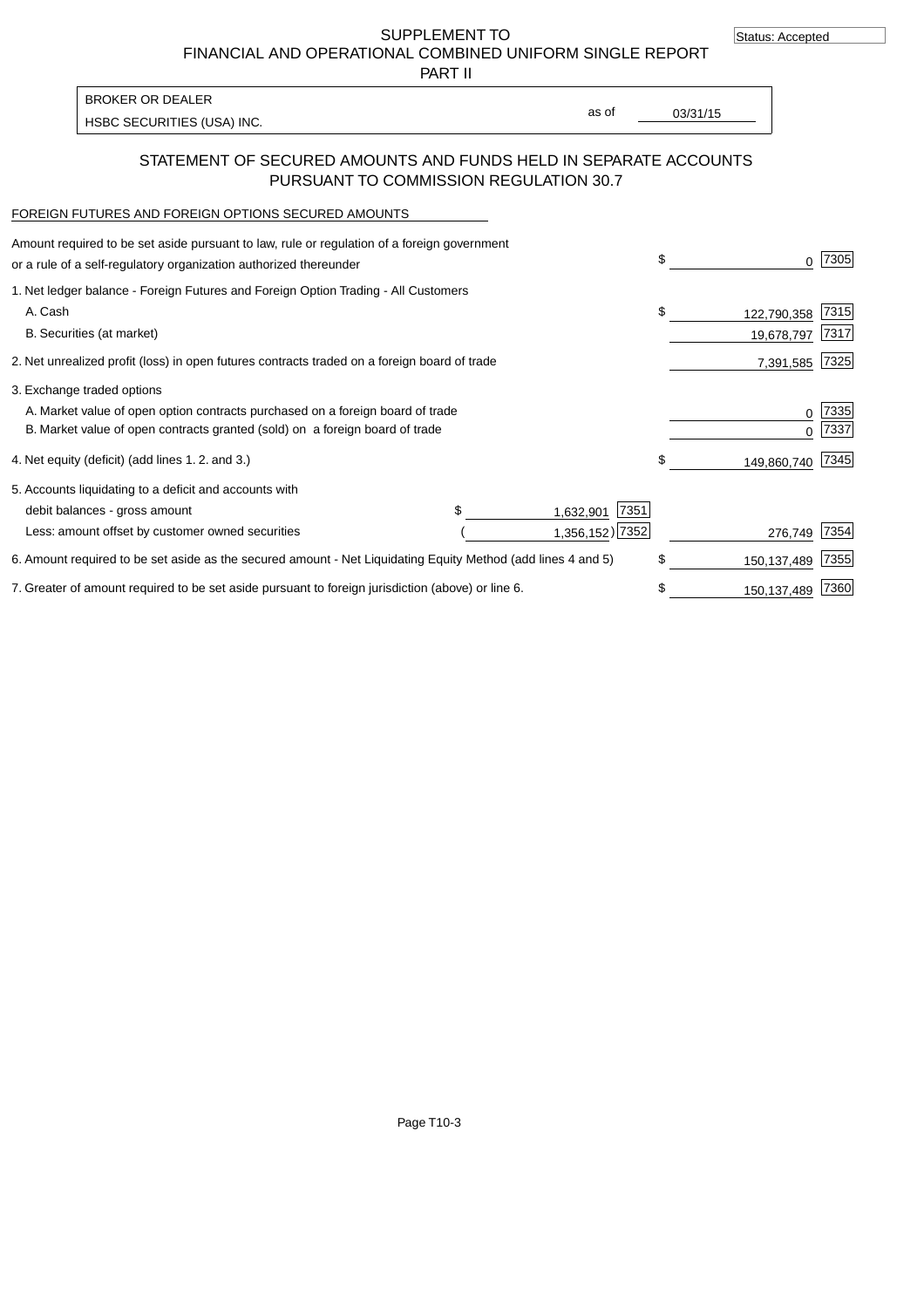SUPPLEMENT TO FINANCIAL AND OPERATIONAL COMBINED UNIFORM SINGLE REPORT

PART II

### BROKER OR DEALER

HSBC SECURITIES (USA) INC.

03/31/15 as of

## STATEMENT OF SECURED AMOUNTS AND FUNDS HELD IN SEPARATE ACCOUNTS PURSUANT TO COMMISSION REGULATION 30.7

#### FUNDS DEPOSITED IN SEPARATE REGULATION 30.7 ACCOUNTS

| 1. Cash in banks                  |                                                                                        |      |                       |    |                  |
|-----------------------------------|----------------------------------------------------------------------------------------|------|-----------------------|----|------------------|
|                                   | A. Banks located in the United States                                                  |      | \$<br>52,995,145 7500 |    |                  |
|                                   | B. Other banks qualified under Regulation 30.7                                         |      |                       |    |                  |
| Name(s):                          | <b>HARRIS TRUST</b>                                                                    | 7510 | $0$ 7520 \$           |    | 52,995,145 7530  |
| 2. Securities                     |                                                                                        |      |                       |    |                  |
|                                   | A. In safekeeping with banks located in the United States                              |      | \$<br>64,678,797 7540 |    |                  |
|                                   | B. In safekeeping with other banks qualified under Regulation 30.7                     |      |                       |    |                  |
| Name(s):                          | <b>HARRIS TRUST</b>                                                                    | 7550 | $0$  7560             |    | 64,678,797 7570  |
|                                   | 3. Equities with registered futures commission merchants                               |      |                       |    |                  |
| A. Cash                           |                                                                                        |      | \$<br>$0$ 7580        |    |                  |
| <b>B.</b> Securities              |                                                                                        |      | $0$ 7590              |    |                  |
|                                   | C. Unrealized gain (loss) on open futures contracts                                    |      | $0$ 7600              |    |                  |
| D. Value of long option contracts |                                                                                        |      | $0$ 7610              |    |                  |
|                                   | E. Value of short option contracts                                                     |      | $0$ ) 7615            |    | 0 7620           |
|                                   | 4. Amounts held by clearing organizations of foreign boards of trade                   |      |                       |    |                  |
| Name(s):                          |                                                                                        | 7630 |                       |    |                  |
| A. Cash                           |                                                                                        |      | \$<br>7640            |    |                  |
| <b>B.</b> Securities              |                                                                                        |      | 7650                  |    |                  |
|                                   | C. Amount due to (from) clearing organizations - daily variation                       |      | 7660                  |    |                  |
| D. Value of long option contracts |                                                                                        |      | 7670                  |    |                  |
|                                   | E. Value of short option contracts                                                     |      | 7675                  |    | 7680             |
| Name(s):                          | 5. Amounts held by members of foreign boards of trade                                  | 7690 |                       |    |                  |
| A. Cash                           |                                                                                        |      | \$<br>69,508,483 7700 |    |                  |
| <b>B.</b> Securities              |                                                                                        |      | $0$ 7710              |    |                  |
|                                   | C. Unrealized gain (loss) on open futures contracts                                    |      | 7,391,585 7720        |    |                  |
| D. Value of long option contracts |                                                                                        |      | 0 7730                |    |                  |
|                                   | E. Value of short option contracts                                                     |      | $_0$ ) 7735           |    | 76,900,068 7740  |
| Name(s):                          | 6. Amounts with other depositories designated by a foreign board of trade              | 7750 |                       |    | 0 7760           |
|                                   |                                                                                        |      |                       |    | 0 7765           |
|                                   | 8. Total funds in separate section 30.7 accounts                                       |      |                       | ¢  | 194,574,010 7770 |
|                                   | 9. Excess (deficiency) set Aside Funds for Secured Amount (subtract Line 7 Secured     |      |                       |    |                  |
|                                   | Statement page T10-3 from Line 8)                                                      |      |                       | \$ | 44,436,521 7380  |
|                                   | 10. Management Target Amount for Excess funds in separate section 30.7 accounts        |      |                       | \$ | 36,680,354 7780  |
|                                   | 11. Excess (deficiency) funds in separate 30.7 accounts over (under) Management Target |      |                       | \$ | 7,756,167 7785   |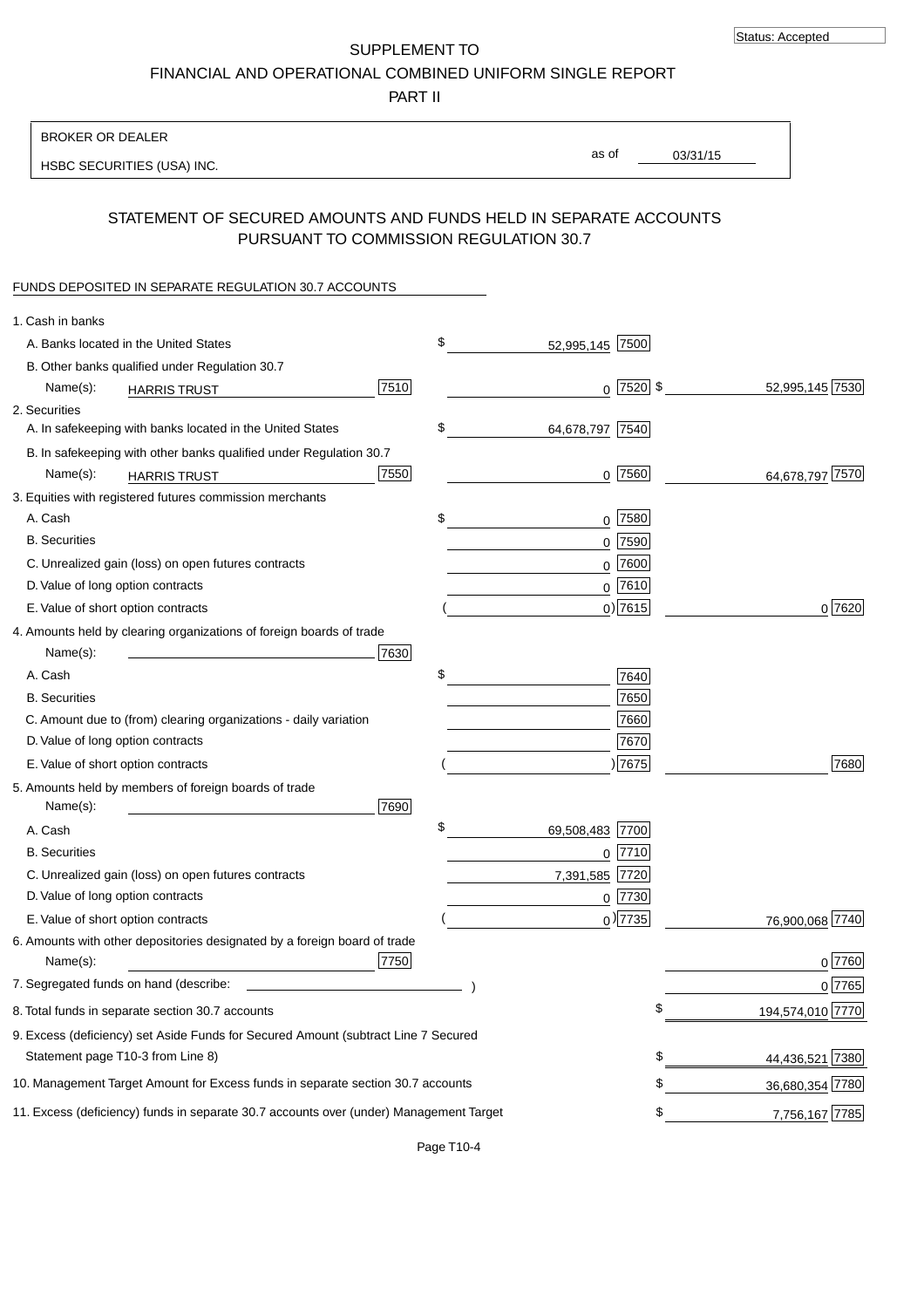SUPPLEMENT TO FINANCIAL AND OPERATIONAL COMBINED UNIFORM SINGLE REPORT

PART II

BROKER OR DEALER

HSBC SECURITIES (USA) INC. The state of the set of the set of the set of the set of the set of the set of the set of the set of the set of the set of the set of the set of the set of the set of the set of the set of the se

as of

### STATEMENT OF CLEARED SWAPS CUSTOMER SEGREGATION REQUIREMENTS AND FUNDS IN CLEARED SWAPS CUSTOMER ACCOUNTS UNDER 4D(F) OF THE CEA

| <b>Cleared Swaps Customer Requirements</b>                                                                  |                      |    |                            |
|-------------------------------------------------------------------------------------------------------------|----------------------|----|----------------------------|
| 1. Net ledger balance                                                                                       |                      |    |                            |
| A. Cash                                                                                                     |                      | \$ | 8500<br>1,174,906,777      |
| B. Securities (at market)                                                                                   |                      |    | 8510<br>989,706,347        |
| 2. Net unrealized profit (loss) in open cleared swaps                                                       |                      |    | 8520<br>(1, 122, 394, 460) |
| 3. Cleared swaps options                                                                                    |                      |    |                            |
| A. Market value of open cleared swaps option contracts purchased                                            |                      |    | $0^{8530}$                 |
| B. Market value of open cleared swaps option contracts granted (sold)                                       |                      |    | $0)$ 8540                  |
| 4. Net equity (deficit) (add lines 1, 2, and 3)                                                             |                      | \$ | 1,042,218,664 8550         |
| 5. Accounts liquidating to a deficit and accounts with                                                      |                      |    |                            |
| debit balances - gross amount                                                                               | 1,357,059 8560<br>\$ |    |                            |
| Less: amount offset by customer owned securities                                                            | 1,357,059) 8570      |    | 0 8580                     |
| 6. Amount required to be segregated for cleared swaps customers (add lines 4 and 5)                         |                      | S  | 1,042,218,664 8590         |
| Funds in Cleared Swaps Customer Segregated Accounts                                                         |                      |    |                            |
| 7. Deposited in cleared swaps customer segregated accounts at banks                                         |                      |    |                            |
| A. Cash                                                                                                     |                      | \$ | 8600<br>34,298,923         |
| B. Securities representing investments of cleared swaps customers' funds (at market)                        |                      |    | 0 8610                     |
| C. Securities held for particular cleared swaps customers in lieu of cash (at market)                       |                      |    | 8620<br>39,735,538         |
| 8. Margins on deposit with derivatives clearing organizations in cleared swaps customer segregated accounts |                      |    |                            |
| A. Cash                                                                                                     |                      |    | 175,321,206 8630           |
| B. Securities representing investments of cleared swaps customers' funds (at market)                        |                      |    | 25,000,000<br>8640         |
| C. Securities held for particular cleared swaps customers in lieu of cash (at market)                       |                      |    | 949,970,810 8650           |
| 9. Net settlement from (to) derivatives clearing organizations                                              |                      |    | 8660<br>(28, 496, 142)     |
| 10. Cleared swaps options                                                                                   |                      |    |                            |
| A. Value of open cleared swaps long option contracts                                                        |                      |    | $0^{8670}$                 |
| B. Value of open cleared swaps short option contracts                                                       |                      |    | $0$ ) 8680                 |
| 11. Net equities with other FCMs                                                                            |                      |    |                            |
| A. Net liquidating equity                                                                                   |                      |    | $0^{8690}$                 |
| B. Securities representing investments of cleared swaps customers' funds (at market)                        |                      |    | $0^{8700}$                 |
| C. Securities held for particular cleared swaps customers in lieu of cash (at market)                       |                      |    | 0 8710                     |
| 12. Cleared swaps customer funds on hand (describe: _                                                       |                      |    | $0 \;  8715 $              |
| 13. Total amount in cleared swaps customer segregation (add lines 7 through 12)                             |                      | S  | 1,195,830,335 8720         |
| 14. Excess (deficiency) funds in cleared swaps customer segregation (subtract line 6 from line 13)          |                      |    | 153,611,671 8730           |
| 15. Management Target Amount for Excess funds in cleared swaps segregated accounts                          |                      | \$ | 30,000,000 8760            |
| 16. Excess (deficiency) funds in cleared swaps customer segregated accounts over                            |                      |    |                            |
| (under) Management Target Excess                                                                            |                      | \$ | 123,611,671 8770           |